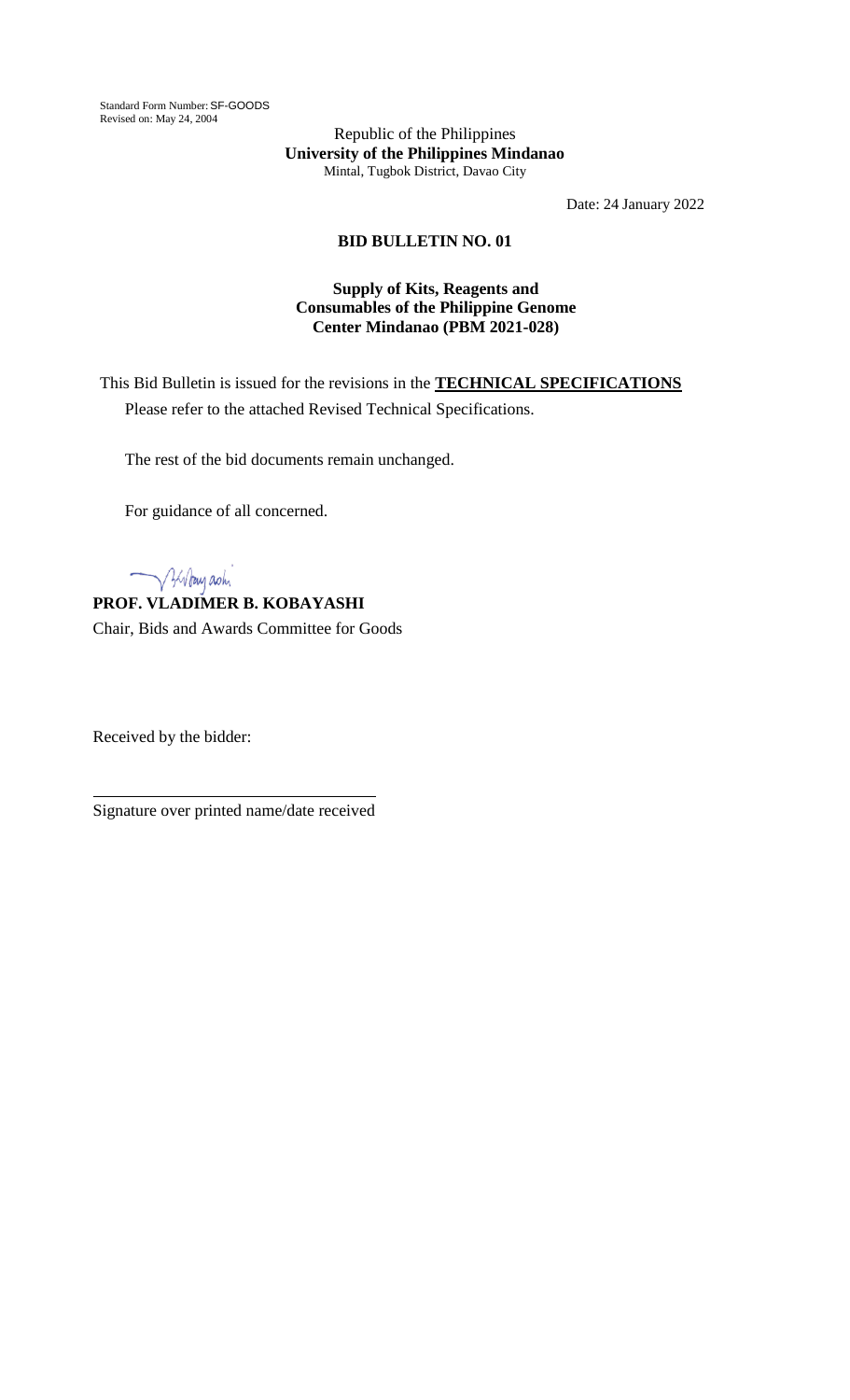| <b>Item</b> | Specification                                                                                                                                                                                                                                                                                                                                                                                                                                                                                                                                                                                                                              | <b>Statement of Compliance</b>                                                                                                                                                                                                                                                                                                                                                                                                                                                                                                                                                                                                                                                                                                                                                                                                                                                                                                                                                                                                                                                                                                                           |
|-------------|--------------------------------------------------------------------------------------------------------------------------------------------------------------------------------------------------------------------------------------------------------------------------------------------------------------------------------------------------------------------------------------------------------------------------------------------------------------------------------------------------------------------------------------------------------------------------------------------------------------------------------------------|----------------------------------------------------------------------------------------------------------------------------------------------------------------------------------------------------------------------------------------------------------------------------------------------------------------------------------------------------------------------------------------------------------------------------------------------------------------------------------------------------------------------------------------------------------------------------------------------------------------------------------------------------------------------------------------------------------------------------------------------------------------------------------------------------------------------------------------------------------------------------------------------------------------------------------------------------------------------------------------------------------------------------------------------------------------------------------------------------------------------------------------------------------|
|             | <b>General Terms</b><br>1. The kits, reagents, and<br>consumables must be<br>supplied by an eligible<br>distributor/supplier in the<br>country with an applications<br>specialist and sales<br>representative in the<br>Philippines (only applicable<br>for Lots 1 to 7).<br>2. Delivery in<br>required/appropriate storage<br>temperature/conditions.<br>3. Damaged/defective kits and<br>reagents due to<br>manufacturing or<br>transportation conditions<br>within one year from delivery<br>should be replaced by the<br>supplier within 3 months<br>(Lots 1 to 5).<br>4. Expiration dates for kits and<br>reagents should be at least | [Bidders must state here either "Comply" or "Not<br>Comply" against each of the individual parameters<br>of each Specification stating the corresponding<br>performance parameter of the equipment offered.<br>Statements of "Comply" or "Not Comply" must be<br>supported by evidence in a Bidders Bid and cross-<br>referenced to that evidence. Evidence shall be in the<br>of manufacturer's un-amended<br>form<br>sales<br>literature, unconditional statements of specification<br>and compliance issued by the manufacturer,<br>samples, independent test data etc., as appropriate.<br>A statement that is not supported by evidence or is<br>subsequently found to be contradicted by the<br>evidence presented will render the Bid under<br>evaluation liable for rejection. A statement eitherin<br>the Bidder's statement of compliance or the<br>supporting evidence that is found to be false either<br>during Bid evaluation, post-qualification or the<br>execution of the Contract may be regarded as<br>fraudulent and render the Bidder or supplier liable<br>for prosecution subject to the applicable laws and<br><i>issuances]</i> |
|             | one year upon delivery.                                                                                                                                                                                                                                                                                                                                                                                                                                                                                                                                                                                                                    |                                                                                                                                                                                                                                                                                                                                                                                                                                                                                                                                                                                                                                                                                                                                                                                                                                                                                                                                                                                                                                                                                                                                                          |

| <b>Ite</b><br>m | <b>Specification</b>                                           | <b>Statement of</b><br><b>Compliance</b> |  |
|-----------------|----------------------------------------------------------------|------------------------------------------|--|
|                 | LOT 1: Viral RNA Extraction Kit (22 kits)                      |                                          |  |
|                 | Delivery period: Forty five (45) calendar days                 |                                          |  |
|                 | Delivery: CSM, UP Mindanao Mintal, Tugbok District, Davao City |                                          |  |
|                 | • 250 reactions per kit                                        |                                          |  |
|                 | $\bullet$ Each kit includes lysis buffer, wash buffer(s),      |                                          |  |
|                 | elution buffer lyophilized carrier RNA, spin                   |                                          |  |
|                 | columns and collection tubes sufficient for 250                |                                          |  |
|                 | reactions                                                      |                                          |  |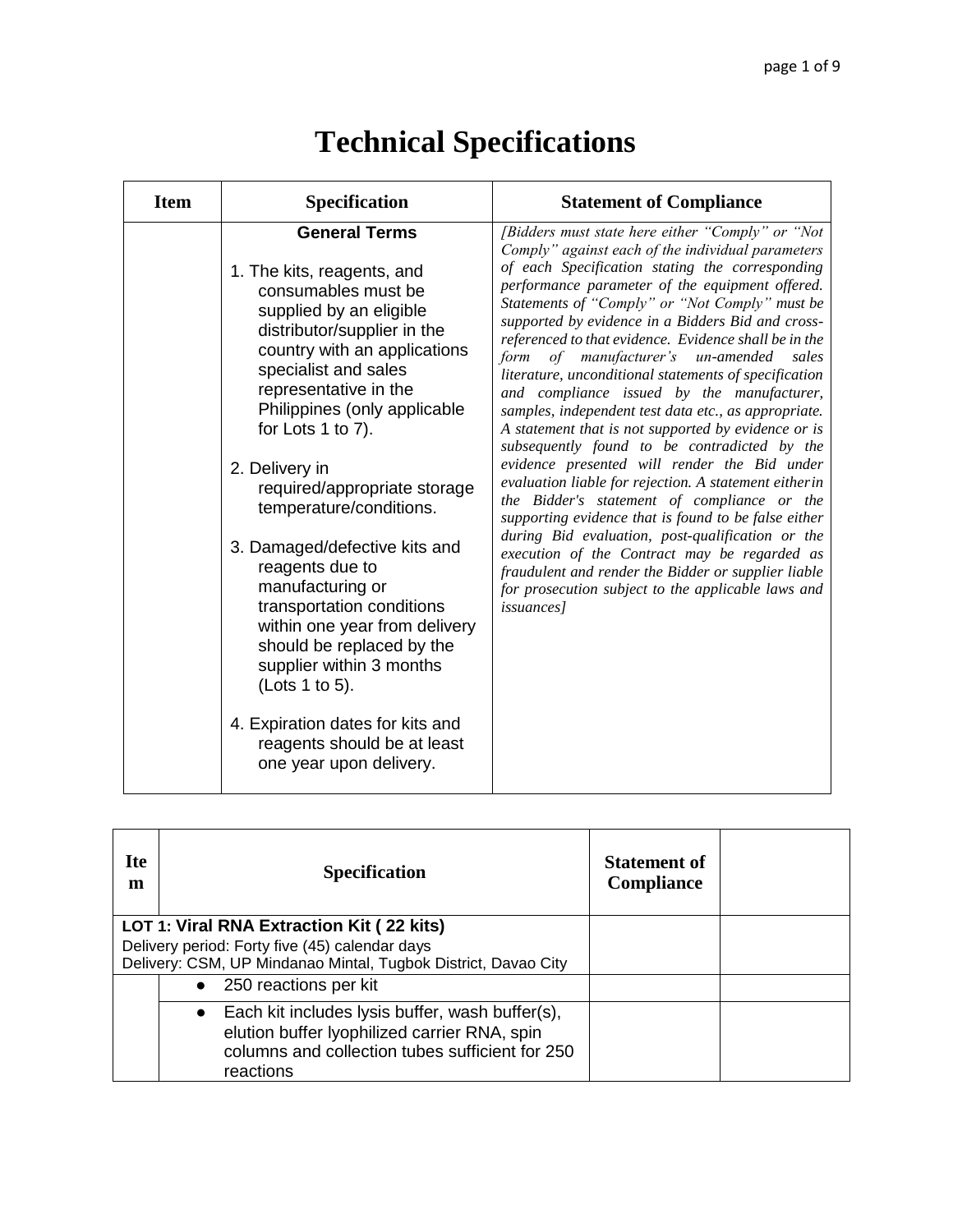|      |           | Validated product for the Illumina COVIDseq               |  |
|------|-----------|-----------------------------------------------------------|--|
|      |           | workflow based on any of the following                    |  |
|      |           | documents:                                                |  |
|      |           | Illumina COVIDSeq Test protocol<br>$\circ$                |  |
|      |           | Peer-reviewed journal article on<br>$\circ$               |  |
|      |           | Illumina COVIDSeq                                         |  |
|      |           | With Certificate or Letter of Authorization from          |  |
|      |           | the manufacturer that guarantee after sales               |  |
|      |           | support                                                   |  |
|      |           | LOT 2: DNA Size Distribution Analysis Kit (2 kits)        |  |
|      |           | Delivery period: Forty five (45) calendar days            |  |
|      |           | Delivery: CSM, UP Mindanao Mintal, Tugbok District, Davao |  |
| City |           |                                                           |  |
|      |           | For separation, sizing, and quantification of<br>dsDNA    |  |
|      |           | For analysis of DNA from 50 to 7,000 bp                   |  |
|      |           |                                                           |  |
|      | $\bullet$ | Quantitative range of 5-500 pg/ul                         |  |
|      |           | Each kit includes 10 DNA chips, 1 electrode               |  |
|      |           | cleaner, 1 syringe, 3 spin filters, and the               |  |
|      |           | following reagents: DNA 1000 Ladder, DNA                  |  |
|      |           | 1000 Markers 15/1500 bp (2 vials), DNA dye                |  |
|      |           | concentrate (1 vial), and DNA Gel Matrix (3               |  |
|      |           | vials)<br>Compatible with Agilent 2100 Bioanalyzer        |  |
|      |           | • Compatible with Illumina sequencing workflow            |  |
|      |           | LOT 3: DNA Size Selection Beads (120 ml)                  |  |
|      |           | Delivery period: Forty five (45) calendar days            |  |
|      |           |                                                           |  |
| City |           | Delivery: CSM, UP Mindanao Mintal, Tugbok District, Davao |  |
|      | $\bullet$ | Minimum volume: 120 ml                                    |  |
|      | $\bullet$ | Uses the solid phase reversible immobilization            |  |
|      |           | bead technology for DNA purification                      |  |
|      |           | Used in a variety of NGS library prep                     |  |
|      |           | chemistries                                               |  |
|      |           | Compatible with manual and automated                      |  |
|      |           | processing                                                |  |
|      |           | High recovery of amplicons $> 100$ bp                     |  |
|      | $\bullet$ | Predictable and consistent size selection                 |  |
|      | $\bullet$ | Compatible with Illumina sequencing workflow              |  |
|      |           | LOT 4: Sequencing Test Kit & Reagents                     |  |
|      |           | Delivery period: Forty five (45) calendar days            |  |
|      |           | Delivery: CSM, UP Mindanao Mintal, Tugbok District, Davao |  |
| City |           |                                                           |  |
|      |           |                                                           |  |
|      |           | 1. SARS-CoV-2 RNA Sequencing Kit, (4 kits)                |  |
|      | $\bullet$ | Good for 3072 reactions/samples                           |  |
|      | $\bullet$ | Must include reagents for the following steps:            |  |
|      |           | cDNA synthesis, target amplification, library             |  |
|      |           | preparation and quantification and sequencing             |  |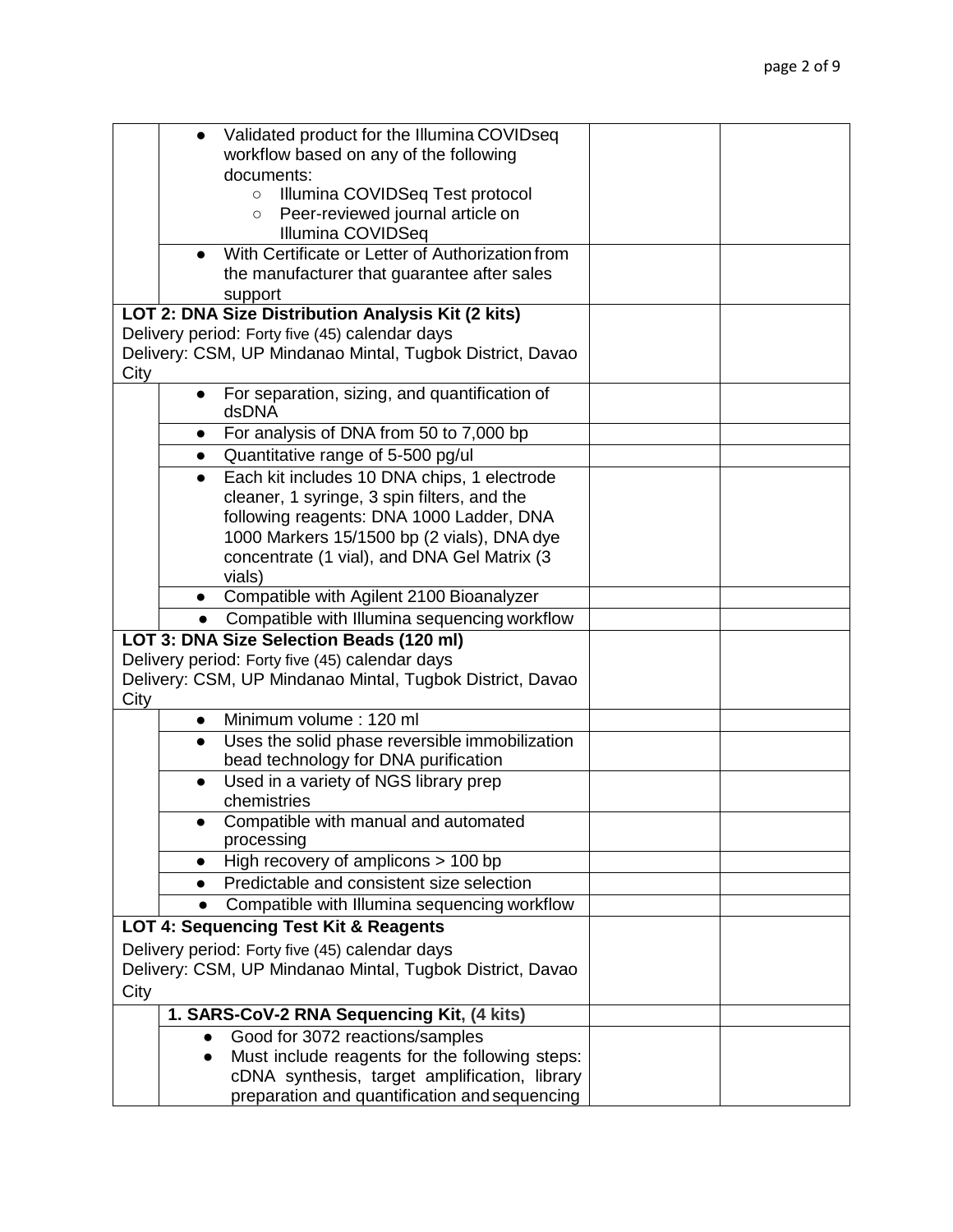| proper                                                                             |  |
|------------------------------------------------------------------------------------|--|
| Includes the following reagents and                                                |  |
| consumables:                                                                       |  |
| o Tuning beads                                                                     |  |
| Stop tagmentation buffer<br>O                                                      |  |
| Enrichment reagent, resuspension<br>O                                              |  |
| buffer, elution buffer and                                                         |  |
| tagmentation wash buffer                                                           |  |
| Primer pool 1 and 2 for targeting<br>$\mathsf{O}$                                  |  |
| SARS-CoV-2 (target) and human                                                      |  |
| transcripts (internal control)                                                     |  |
| Elution prime fragment mix<br>O                                                    |  |
| <b>Enhanced PCR mix</b><br>O                                                       |  |
| First strand mix<br>O                                                              |  |
| PCR mix<br>O                                                                       |  |
| Reverse transcriptase<br>O                                                         |  |
| <b>Tagmentation buffer</b><br>$\mathsf{o}$                                         |  |
| Positive control consisting of SARS-<br>0                                          |  |
| CoV-2 ssRNA fragments                                                              |  |
| Compatible with the Illumina NextSeq 1000 or<br>2000 sequencing platform           |  |
| 2. PCR Indexes Sets 1-4 (28 kits)                                                  |  |
| Length: 10 base sequence indexes                                                   |  |
| 96-well plate format per set, sets 1-4 with a total<br>$\bullet$                   |  |
| of 384 unique indexes                                                              |  |
| Compatible with the Illumina NextSeq 1000 or                                       |  |
| 2000 sequencing platform                                                           |  |
| 3. High-throughput Sequencing Reagent kit (36<br>kits)                             |  |
| Kitted reagents for 300 cycles of sequencing,                                      |  |
| plus dual- indexing support (up to 400M single                                     |  |
| reads).                                                                            |  |
| Includes: NextSeq 1000 or 2000 Reagent                                             |  |
| Cartridge (300 cycles), NextSeq 1000 or 2000                                       |  |
| P2 Flow Cell, and resuspension buffer with                                         |  |
| Tween 20                                                                           |  |
| Compatible with the Illumina NextSeq 1000 or<br>$\bullet$                          |  |
| 2000 sequencing platform                                                           |  |
| 4. Low-throughput sequencing Reagent kit (20 kits)                                 |  |
| No of cycles: 300<br>$\bullet$                                                     |  |
| Compatible with the<br>Illumina<br>iSeq<br>100<br>$\bullet$<br>sequencing platform |  |
| Can be used for single-read and paired-end                                         |  |
| sequencing                                                                         |  |
| Uses the sequencing by synthesis chemistry                                         |  |
| Nucleic Acid Type: DNA, RNA<br>$\bullet$                                           |  |
| Includes: reagent cartridge and flow cell                                          |  |
| 5. Adapter-ligated DNA control library (3 kits)                                    |  |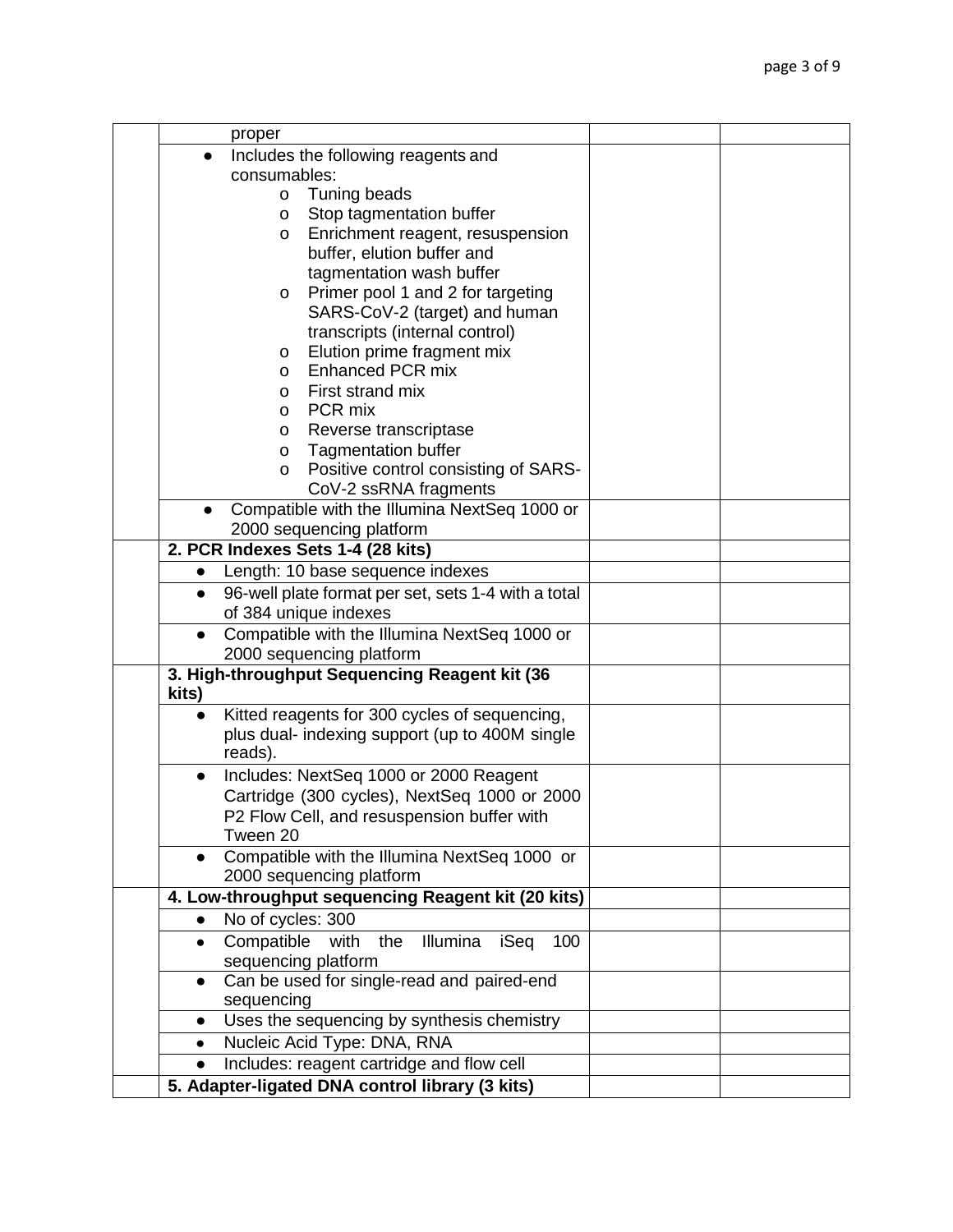|            | Kitted DNA control for the Illumina sequencing                                                                   |  |
|------------|------------------------------------------------------------------------------------------------------------------|--|
|            | platform                                                                                                         |  |
| $\bullet$  | Compatible with Single and Paired End reads<br>up to 150 base pairs                                              |  |
| $\bullet$  | Derived from PhiX genome                                                                                         |  |
| $\bullet$  | 10ul of 10nM template solution per kit                                                                           |  |
|            | 6. Hybridization Buffer (2 bottles)                                                                              |  |
| $\bullet$  | Used to dilute denatured libraries and dilute the                                                                |  |
|            | PhiX control library prior to sequencing                                                                         |  |
|            | Compatible for use with Illumina systems                                                                         |  |
|            | <b>LOT 5: Quality Control Assay</b>                                                                              |  |
|            | Delivery period: Forty five (45) calendar days                                                                   |  |
|            | Delivery: CSM, UP Mindanao Mintal, Tugbok District, Davao City                                                   |  |
|            | 1. dsDNA Broad Range assay Kit, 500 reactions (2                                                                 |  |
| kits)      |                                                                                                                  |  |
| $\bullet$  | For double-stranded DNA with detection range                                                                     |  |
|            | of 4 - 1000 ng                                                                                                   |  |
|            | Each kit contains:                                                                                               |  |
|            | 1.25<br>(200X)<br>ml<br>reagent<br>assay                                                                         |  |
|            | concentrate in DMSO)                                                                                             |  |
|            | 250 ml dilution buffer                                                                                           |  |
|            | 5 ml dsDNA standard (0 ng/µl in TE                                                                               |  |
|            | buffer)                                                                                                          |  |
|            | 5 ml dsDNA standard (100 ng/µl in TE                                                                             |  |
|            | buffer)<br>Compatible with Qubit 4 Fluorometer                                                                   |  |
|            | 2. dsDNA High Sensitivity assay Kit, 500 reactions                                                               |  |
| $(2$ kits) |                                                                                                                  |  |
| $\bullet$  | For double-stranded DNA with detection range                                                                     |  |
|            | of 0.2 - 100 ng                                                                                                  |  |
|            | Each kit contains:                                                                                               |  |
|            | 1.25<br>(200X)<br>ml<br>reagent<br>assay                                                                         |  |
|            | concentrate in DMSO)                                                                                             |  |
|            | 250 ml dilution buffer                                                                                           |  |
|            | 5 ml dsDNA standard (0 ng/µl in TE                                                                               |  |
|            | buffer)                                                                                                          |  |
|            | 5 ml dsDNA standard (100 ng/µl in TE                                                                             |  |
|            | buffer)<br>Compatible with Qubit 4 Fluorometer                                                                   |  |
|            | 3. 0.5mL assay tubes, 1,000 tubes                                                                                |  |
|            | For use with Qubit™ Fluorometer                                                                                  |  |
| $\bullet$  | Optical                                                                                                          |  |
| $\bullet$  | <b>DNAse/RNAse free</b>                                                                                          |  |
|            | <b>LOT 6: Low DNA Retention Tubes</b>                                                                            |  |
|            |                                                                                                                  |  |
|            | Delivery period: Forty five (45) calendar days<br>Delivery: CSM, UP Mindanao Mintal, Tugbok District, Davao City |  |
|            |                                                                                                                  |  |
|            | 1. 1.5 mL Lo-bind (low retention) tubes (12,750                                                                  |  |
| tubes)     |                                                                                                                  |  |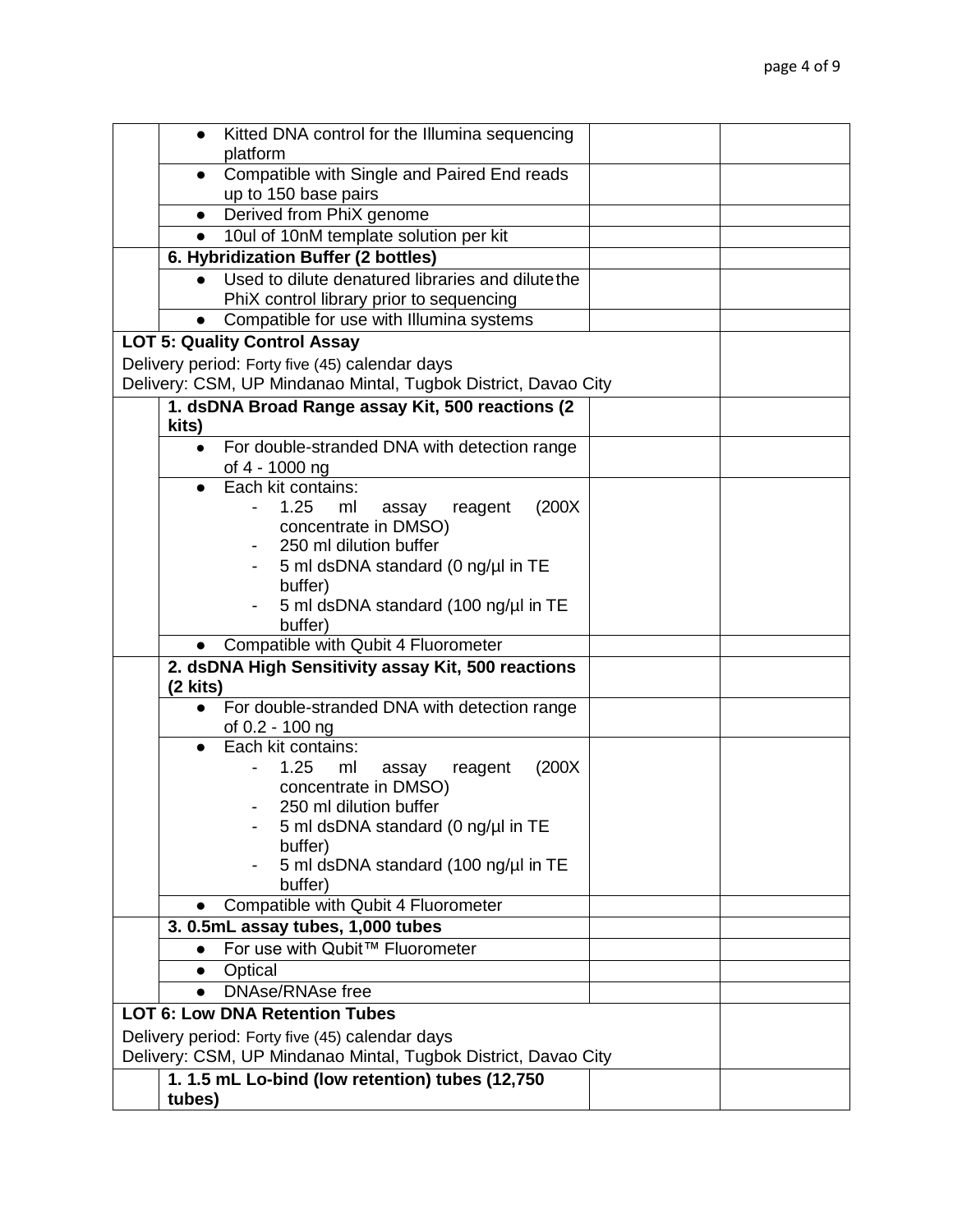| Free from DNA, DNase, RNase, and PCR                                      |  |
|---------------------------------------------------------------------------|--|
| inhibitors                                                                |  |
| Lo-bind material<br>$\bullet$                                             |  |
| Free of surface coating<br>$\bullet$                                      |  |
| Colorless<br>$\bullet$                                                    |  |
| 2.5.0 mL Lo-bind (low retention) tubes (12,500<br>tubes)                  |  |
| Free from DNA, DNase, RNase, and PCR<br>$\bullet$<br>inhibitors           |  |
| Lo-bind material                                                          |  |
| Free of surface coating<br>$\bullet$                                      |  |
| Colorless<br>$\bullet$                                                    |  |
| <b>LOT 7: Optical Films &amp; Tubes</b>                                   |  |
| Delivery period: Forty five (45) calendar days                            |  |
| Delivery: CSM, UP Mindanao Mintal, Tugbok District, Davao City            |  |
| 1. Optical adhesive film (600 films)                                      |  |
| Optical<br>$\bullet$                                                      |  |
| Polyester<br>$\bullet$                                                    |  |
| <b>DNAse/RNase free</b><br>$\bullet$                                      |  |
| Compatible with 96-well plates<br>$\bullet$                               |  |
| Compatible with any brand of RT-PCR Machine<br>$\bullet$                  |  |
| 2. Non-optical adhesive film (100 films)                                  |  |
| Non-Optical<br>$\bullet$                                                  |  |
| Polyester<br>$\bullet$                                                    |  |
| <b>DNAse/RNase free</b><br>$\bullet$                                      |  |
| Compatible with 96-well plates<br>$\bullet$                               |  |
| Compatible with any brand of RT-PCR Machine<br>$\bullet$                  |  |
| 3. 1.5 mL microcentrifuge tubes (100,000 tubes)                           |  |
| DNase/RNase free<br>$\bullet$                                             |  |
| With easy-to-open flat lid cap<br>$\bullet$                               |  |
| Frosted cap and writing panel on side<br>$\bullet$                        |  |
| • With graduations                                                        |  |
| 4.0.2 ml 8-strip tube with attached caps, pack<br>of 125 strips (2 packs) |  |
| Must fit any 96-well reaction blocks<br>$\bullet$                         |  |
| Attached ultraclear flat caps for real-time PCR<br>$\bullet$              |  |
| Free for DNase, RNase, and human DNA<br>$\bullet$                         |  |
| 5. 0.2 ml PCR tubes with cap, pack of 1000 (2                             |  |
| packs)                                                                    |  |
| Flat caps frosted for easy labeling                                       |  |
| Double-locking caps for a stronger seal during<br>$\bullet$               |  |
| cycling and storage                                                       |  |
| Free of DNase, RNase, and human DNA                                       |  |
| 6. 0.2ml 96-well PCR Plates, non-optical, box                             |  |
| of 50 (1 box)                                                             |  |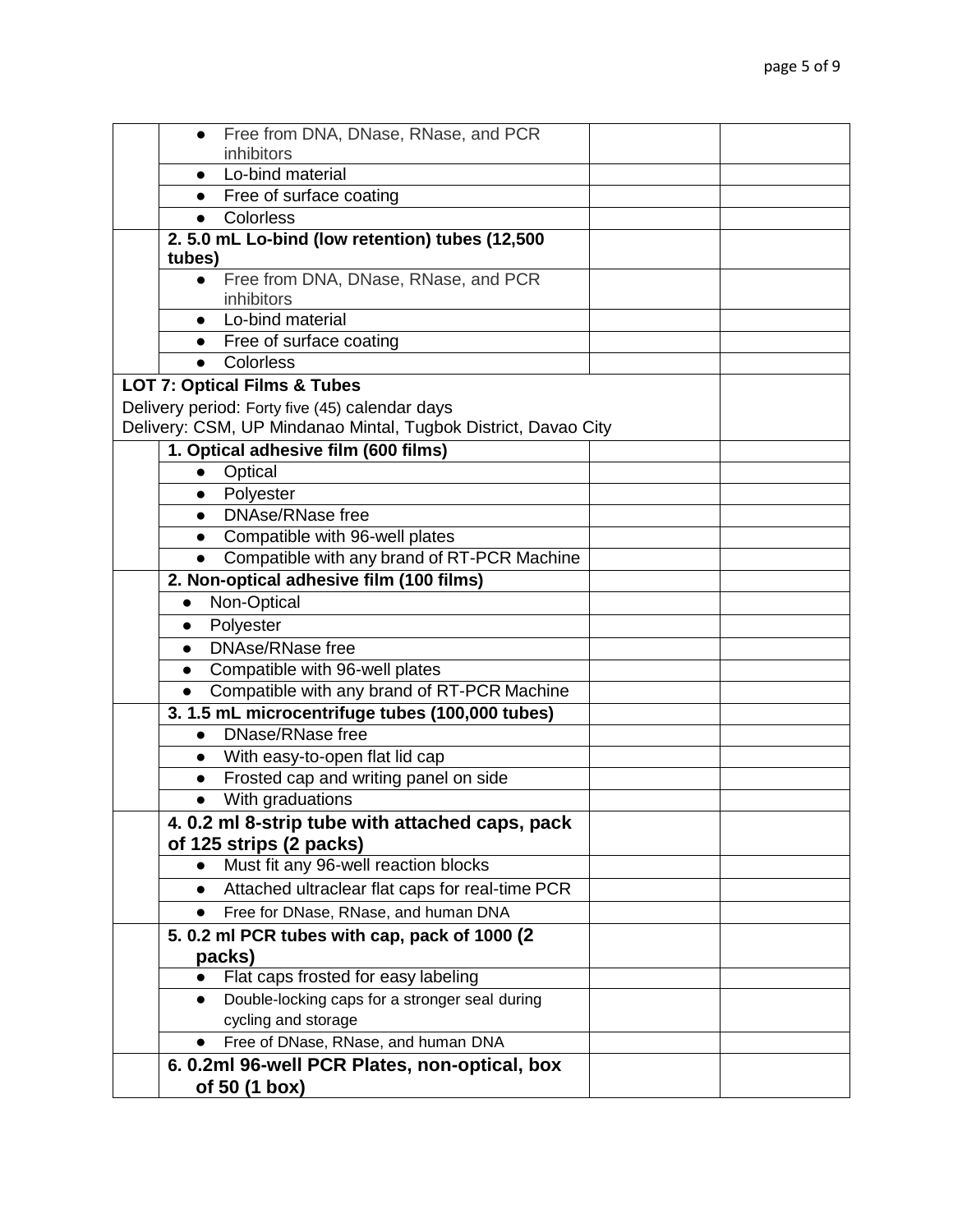| Non-optical<br>$\bullet$                                            |  |
|---------------------------------------------------------------------|--|
| <b>Half skirted</b><br>$\bullet$                                    |  |
| Clear<br>$\bullet$                                                  |  |
| <b>DNAse/RNase free</b><br>$\bullet$                                |  |
| Must be compatible with Veriti Pro PCR<br>$\bullet$                 |  |
| Machine                                                             |  |
| 7. 0.2ml 96-well PCR Plates, optical, box of 25                     |  |
| $(1 \text{ box})$                                                   |  |
|                                                                     |  |
| White<br>$\bullet$                                                  |  |
| Hard-shell<br>$\bullet$                                             |  |
|                                                                     |  |
| <b>DNAse/RNase free</b><br>$\bullet$<br><b>Skirted</b><br>$\bullet$ |  |
| Compatible with ABI 96 Real-time PCR System                         |  |
|                                                                     |  |
| 8. Filtered pipette tips (1000ul), rack of 10x96                    |  |
| tips) (1 case)                                                      |  |
| DNAse/RNase free<br>$\bullet$                                       |  |
| Must be compatible with any brand of pipettes<br>$\bullet$          |  |
| Filtered<br>$\bullet$                                               |  |
| <b>Sterile</b><br>$\bullet$                                         |  |
|                                                                     |  |
| 9. Filtered pipette tips (200ul), rack of 10x96                     |  |
| tips (1 case)                                                       |  |
|                                                                     |  |
| <b>DNAse/RNase free</b>                                             |  |
|                                                                     |  |
|                                                                     |  |
|                                                                     |  |
| Must be compatible with any brand of pipettes<br>$\bullet$          |  |
|                                                                     |  |
| Filtered                                                            |  |
|                                                                     |  |
|                                                                     |  |
| <b>Sterile</b>                                                      |  |
|                                                                     |  |
|                                                                     |  |
| 10. Filtered pipette tips (20ul), rack of 10x96 tips                |  |
| (1 case)                                                            |  |
|                                                                     |  |
| <b>DNAse/RNase free</b>                                             |  |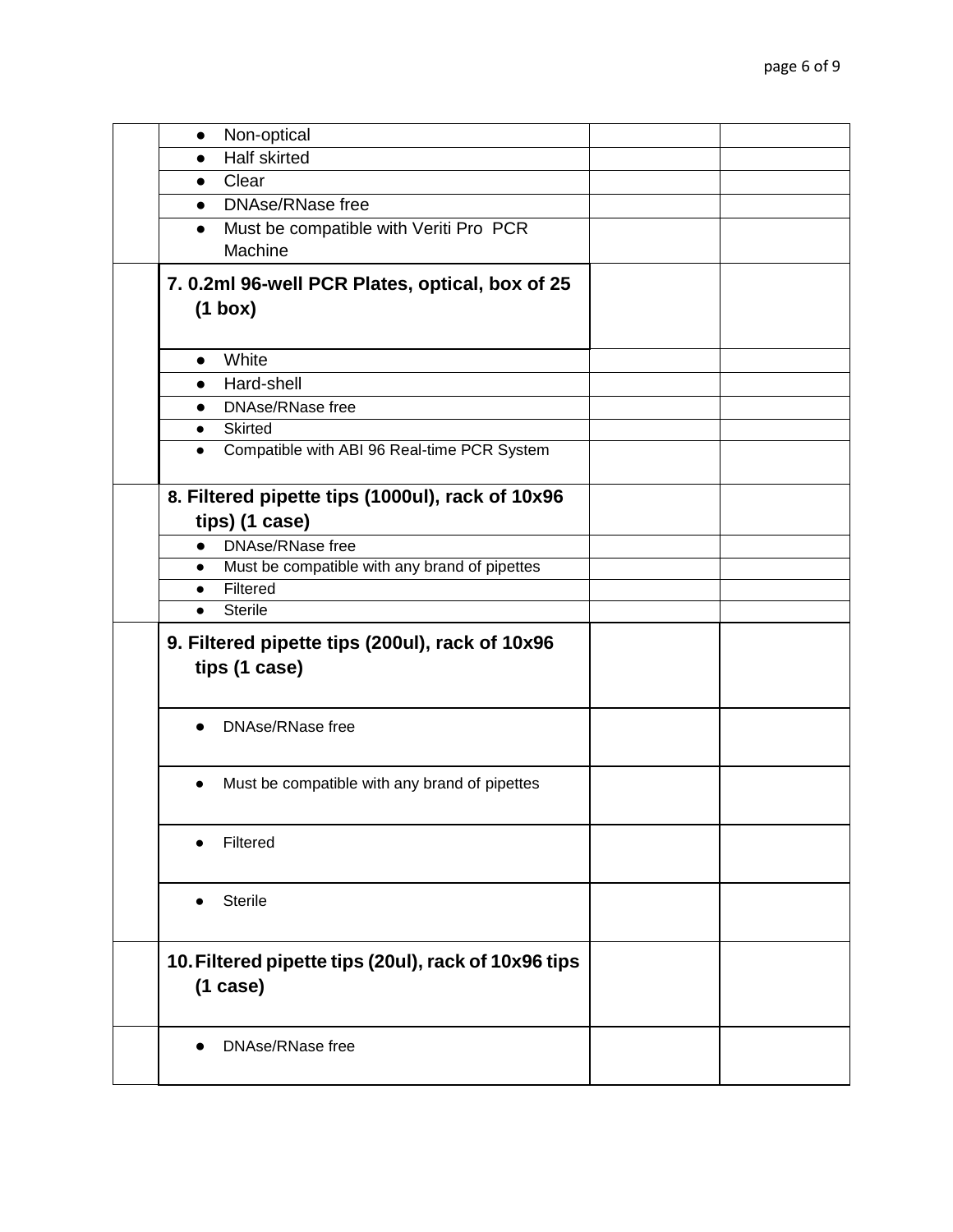| Must be compatible with any brand of pipettes                                                                    |                                            |  |
|------------------------------------------------------------------------------------------------------------------|--------------------------------------------|--|
| Filtered                                                                                                         |                                            |  |
| <b>Sterile</b>                                                                                                   |                                            |  |
| 11. Filtered pipette tips (10ul), rack of 10x96 tips                                                             |                                            |  |
| (1 case)                                                                                                         |                                            |  |
|                                                                                                                  |                                            |  |
| DNAse/RNase free<br>$\bullet$                                                                                    |                                            |  |
| Must be compatible with any brand of pipettes<br>$\bullet$                                                       |                                            |  |
| Filtered<br>$\bullet$                                                                                            |                                            |  |
| <b>Sterile</b>                                                                                                   |                                            |  |
| <b>LOT 8: Disinfectant Supplies</b>                                                                              |                                            |  |
| Delivery period: Forty five (45) calendar days<br>Delivery: CSM, UP Mindanao Mintal, Tugbok District, Davao City |                                            |  |
| 1. Absolute Ethanol (36 Liters)                                                                                  |                                            |  |
| Molecular Biology grade<br>$\bullet$                                                                             |                                            |  |
| ≥95% purity<br>$\bullet$                                                                                         |                                            |  |
| 2. Absolute Ethanol, technical grade (50 gallons)                                                                |                                            |  |
| Technical grade<br>$\bullet$                                                                                     |                                            |  |
| <b>LOT 9: Other Laboratory Supplies</b>                                                                          |                                            |  |
| Delivery period: Forty five (45) calendar days                                                                   |                                            |  |
| Delivery: CSM, UP Mindanao Mintal, Tugbok District, Davao City                                                   |                                            |  |
| 1. Garbage bag, large, yellow, pack of 100 (75<br>packs)                                                         |                                            |  |
| Color: yellow<br>$\bullet$                                                                                       |                                            |  |
| Minimum size: 13 x 13 x 32 in<br>$\bullet$                                                                       |                                            |  |
| High-density trash bag<br>$\bullet$                                                                              |                                            |  |
| Good quality<br>$\bullet$                                                                                        |                                            |  |
| Thickness: At least 1 mil (0.001 in)<br>$\bullet$                                                                |                                            |  |
| 2. Garbage bag, large, black, pack of 100 (75 packs)<br>Color: black<br>$\bullet$                                |                                            |  |
| Minimum size: 13 x 13 x 32 in<br>$\bullet$                                                                       |                                            |  |
| High-density trash bag<br>$\bullet$                                                                              |                                            |  |
| Good quality<br>$\bullet$                                                                                        |                                            |  |
| Thickness: At least 1 mil (0.001 in)<br>$\bullet$                                                                |                                            |  |
| 3. Biohazard bag, box of 100 bags (75 packs)                                                                     |                                            |  |
| Red polypropylene<br>$\bullet$                                                                                   |                                            |  |
| With biohazard warning symbol<br>$\bullet$                                                                       |                                            |  |
| (thickness)                                                                                                      | at least 584 mm (H) x 483 mm (W) x 0.04 mm |  |
| 4. Autoclavable bag, pack of 1000 (25 packs)                                                                     |                                            |  |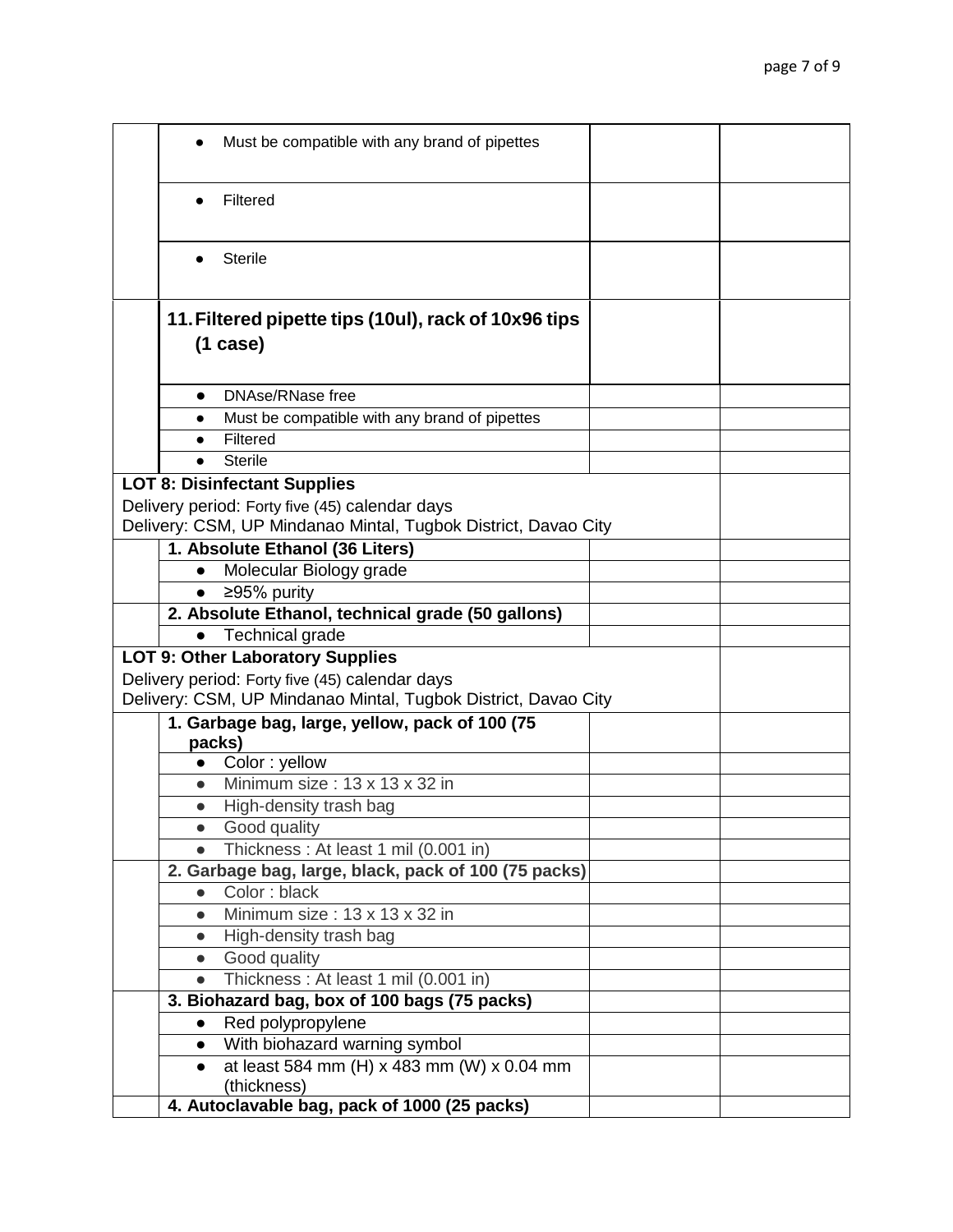|           | Heat-resistant polypropylene bag                |  |
|-----------|-------------------------------------------------|--|
|           | <b>Used for sterilization</b>                   |  |
| $\bullet$ | Clear                                           |  |
| $\bullet$ | Size: 12 x 18 in                                |  |
| $\bullet$ | Autoclavable                                    |  |
|           | 5. Cryoboxes, 100-well (380 pcs)                |  |
|           | Polycarbonate cryogenic box                     |  |
| $\bullet$ | Clear                                           |  |
| $\bullet$ | Compatible with 0.5 / 1.5 / 2.0<br>ml           |  |
|           | microcentrifuge tubes and cryogenic vials       |  |
| $\bullet$ | 100-well                                        |  |
| $\bullet$ | Stable from -196°C to 121°C                     |  |
|           | • With numbered grids for sample identification |  |
| $\bullet$ | With drain holes and air vents                  |  |
|           | 6. Interfolded towel 3-ply (20 cases)           |  |
| $\bullet$ | Made from 100% virgin pulp                      |  |
| $\bullet$ | Free from elemental chlorine and artificial     |  |
|           | whitener                                        |  |
| $\bullet$ | Dermatologist tested                            |  |
| $\bullet$ | 3-ply                                           |  |
|           | 7. Autoclave tape (20 pcs)                      |  |
| $\bullet$ | Autoclave indicator tapes                       |  |
| $\bullet$ | Change color after the sterilization process    |  |
| $\bullet$ | At least width of 19 mm $(\frac{3}{4})$         |  |
| $\bullet$ | At least length of 50 m (165 ft)                |  |
| $\bullet$ | Can be used for both dry heat and autoclave     |  |
|           | steam sterilization                             |  |
|           | 8. Parafilm (10 rolls)                          |  |
|           | • Laboratory film roll                          |  |
| $\bullet$ | Can seal test tubes, beakers, flasks, culture   |  |
|           | tubes, etc.                                     |  |
|           | Made of a semi-transparent, flexible and        |  |
|           | waterproof material                             |  |
|           | Resistant to most acids and alcohols            |  |
|           | Gas permeable                                   |  |
| $\bullet$ | $Width: 2$ in                                   |  |
| $\bullet$ | Length: 250 ft                                  |  |
|           | 9. Cable tie, 1000 pcs per pack (50 packs)      |  |
| $\bullet$ | Nylon cable tie                                 |  |
| $\bullet$ | Minimum length of 6 in                          |  |
|           | 10. Bleach, 1 L (47 bottles)                    |  |
| $\bullet$ | <b>Liquid bleach</b>                            |  |
| $\bullet$ | 0.12% sodium hypochlorite                       |  |
| $\bullet$ | Minimum volume of 1 liter                       |  |
|           | <b>LOT 10: Laboratory Gown</b>                  |  |
|           | Delivery period: Forty five (45) calendar days  |  |